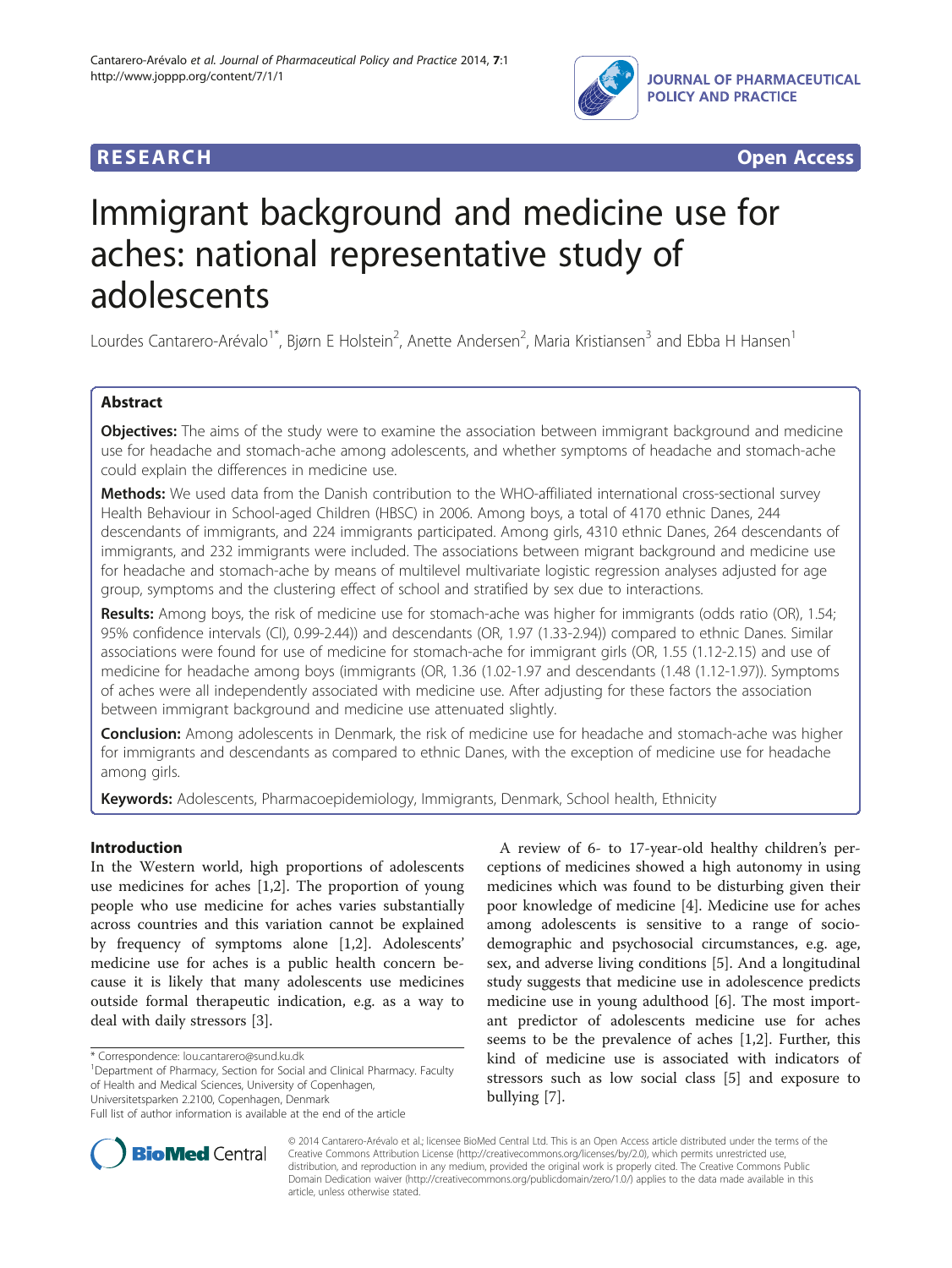In terms of migration, Denmark is a fairly homogeneous country with only 7% of children born in Denmark with foreign ancestry and 3% immigrant children. The proportion of children with immigrant background is rising. There is little information about medicine use for aches in relation to immigrant background. We have only been able to identify two studies about immigrant background and medicine use for aches among adolescents, one short communication which suggests that adolescents from immigrant families use medicines more often than the majority population [\[8](#page-5-0)], and a study which suggests that self-medication was not related to migrant background [\[9](#page-5-0)]. Adolescents with immigrant background are more likely be exposed to a number of psychosocial stressors (e.g. related to belonging to a minority group and being raised in multicultural settings challenging their notions of identity) which may cause them to be at higher risk of using medicine beyond what may be explained by aches [[10](#page-5-0)].

In this study, we use data from a national representative survey among populations of 11-, 13- and 15-yearold adolescents living in Denmark in 2006 in order to examine whether there is an association between immigrant background and medicine use for aches among adolescents. We furthermore investigate whether differences in prevalence of aches explain differences in medicine use between children with immigrant background and the majority population.

#### Methods

#### **Setting**

Denmark has traditionally been a culturally homogeneous country. Immigration from non-Western countries was almost non-existent before the 1960s where the first wave of immigrants from Turkey filled a gap in the labour force. Later waves of immigrants from Lebanon, Iraq, Afghanistan and Somalia came to Denmark for political reasons in the 1990s and the beginning of this century. In 2012, 23,099 Non-Western immigrants and 92,880 descendant children with Non-Western ancestry were living in Denmark, or 1.9% and 7.7% respectively of a total population of approximately 1.2 million children (extracted from Statistics Denmark, Statistics Bank, October 2012). Although there are no official estimates, the number of non-documented immigrant children is generally considered to be very small.

Among immigrants, the largest populations of children are from Iraq, Afghanistan and Somalia. Among descendants, the three largest groups are constituted by children with Turkish, Lebanese and Iraq ancestry.

#### Study population

We used data from the Danish contribution to the WHO-affiliated international cross-sectional survey Health Behaviour in School-aged Children (HBSC) in 2006 [[11\]](#page-5-0). The study population includes pupils who attended ordinary public schools (not schools for pupils with special needs) in three age groups, (11-, 13-, and 15-years), corresponding to the  $5<sup>th</sup>$ ,  $7<sup>th</sup>$  and  $9<sup>th</sup>$  grade in the Danish school system. The sampling was stratified to ensure a sufficient share of pupils from rural regions. A total of 127 schools received an invitation to participate in the study and 107 participated (84%) while the remaining schools declined participation, mostly due to involvement in other health surveys. The response rate was 99.0% of pupils present on the day of data collection, corresponding to 89.2% of the pupils formally enrolled in the participating classes, yielding a total of 9514 pupils. Among boys, a total of 4170 ethnic Danes, 244 descendants of immigrants, and 224 immigrants participated. Among girls, 4310 ethnic Danes, 264 descendants of immigrants, and 232 immigrants were included.

### Data collection

The participating pupils completed the internationally standardized HBSC [\[12](#page-5-0)] questionnaire in the classroom after instruction from a teacher. They returned the completed questionnaire to their teacher in sealed envelopes to protect anonymity, and no school staff members had access to the questionnaires.

#### **Measurements**

The outcome measure was the HBSC questions on medicine use behaviour: "In the last month: did you take tablets or medicines for the following? 1) headache, and 2) stomach-ache". The response code was "yes, several times", "yes, once", "no". Very few pupils used the first response category and we dichotomized the responses into "yes" and "no". We did not ask about specific medications as our study concerns medicine use behaviour.

The independent variable "immigrant background" was measured by the following items: 1) "Were you born in Denmark?", 2) "In which country was your mother born?", 3) "In which country was your father born?" Based on these data, the students were categorised into 1) ethnic Dane, 2) immigrant, 3) descendant of immigrants, and 4) unknown. We followed the definition of immigrant background as used by Statistics Denmark. An *immigrant* is a person born abroad, both of whose parents (or one of them if there is no available information on the other parent) are foreign citizens or born abroad. If there is no available information on either of the parents and the person was born abroad, the person is also defined as an immigrant. A descendant of immigrants (hereinafter called descendant) is defined as a person born in Denmark whose parents (or one of them if there is no information on the other parent) are either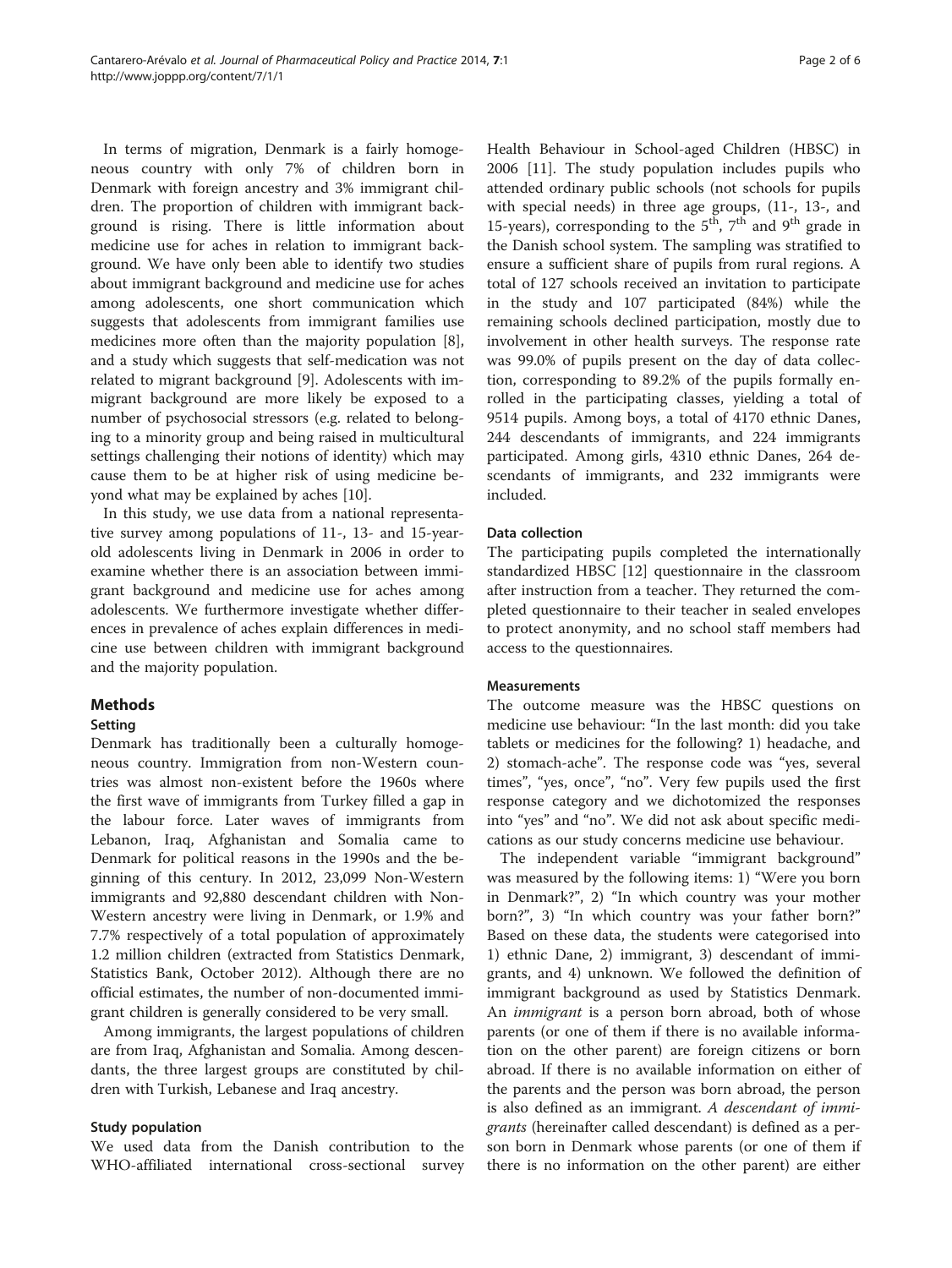<span id="page-2-0"></span>immigrants or descendants. An ethnic Dane is a person born in Denmark whose parents are born in Denmark.

As symptoms are the strongest predictor for adolescents' medicine use [\[7](#page-5-0)], we included prevalence of headache and stomach-ache in the analyses. Symptom prevalence was measured by two items from the validated HBSC Symptoms Check List as follows: "During the last 6 months, how often have you experienced 1) headache and 2) stomach-ache?" (13). The responses were recoded into two levels namely, 1) at least monthly and 2) seldom and never.

#### Statistical procedures

Participants with missing data on migration status were not included in the analyses (36 boys and 34 girls). The percentage of missing data for medicine use was in the range of 3.1-6.8% for girls, and 2.7-5.4% for boys. The percentage of missing data for symptoms was in the range of 1.2%-1.8% for girls and 1.1-2.4% for boys. The analysis was sex-stratified due to interaction between age and sex. The final study population was 4674 boys and 4840 girls.

Differences in prevalence of medicine use between ethnic Danes, immigrants and descendants were analyzed using Chi-square test. We estimated the associations

between immigrant background and medicine use for headache and stomach-ache by means of multivariate logistic regression analyses adjusted for age group. The analyses were stratified by sex due to interaction between sex and immigrant background and by frequency of symptoms to examine the variation between different categories. Type 3 analyses were included to better understand the statistically significant power of the variables included in the analysis, considering different levels of dose–response. Finally, we adjusted all model for the clustering of pupils due to the sampling of schools and not individuals. Multilevel logistic regressions were implemented using the SAS procedure *proc glimmix*. All statistical analysis was performed using SAS version 9.2.

#### Ethical considerations

In Denmark, ethical approval of population-based surveys is not required and there is no agency to deal with this issue. Therefore, the researchers asked for approval and consent from the school management, the board of parents, and the board of pupils in every participating school. The students got oral and written information about the study and that participation was voluntary and completely anonymous.

| Table 1 Characteristic of the study population: prevalence of outcome and explanatory factors |  |
|-----------------------------------------------------------------------------------------------|--|
|-----------------------------------------------------------------------------------------------|--|

|                                                  |                 |             | Boys $(n = 4674)$                                       |             |                                                         |
|--------------------------------------------------|-----------------|-------------|---------------------------------------------------------|-------------|---------------------------------------------------------|
|                                                  | Ethnic<br>Danes | Descendants | Chi-sq test p value for similarity<br>with ethnic Danes | Immigrants  | Chi-sq test p value for similarity<br>with ethnic Danes |
|                                                  | $(n = 4170)$    | $(n = 244)$ |                                                         | $(n = 224)$ |                                                         |
| Last month prevalence of<br>medicine use for (%) |                 |             |                                                         |             |                                                         |
| Headache                                         | 37.6            | 43.5        | 0.0734                                                  | 44.4        | 0.0456                                                  |
| Stomach-ache                                     | 8.3             | 16.4        | < .0001                                                 | 12.1        | 0.0615                                                  |
| Reported symptoms monthly or<br>more (%)         |                 |             |                                                         |             |                                                         |
| Headache                                         | 38.1            | 32.2        | 0.0654                                                  | 38.0        | 0.9633                                                  |
| Stomach-ache                                     | 25.9            | 31.9        | 0.0426                                                  | 29.3        | 0.2724                                                  |
|                                                  |                 |             | Girls ( $n = 4840$ )                                    |             |                                                         |
|                                                  | Danes           | Descendants | Chi-sq test p value for similarity                      | Immigrants  | Chi-sq test p value for similarity                      |
|                                                  | $(n = 4310)$    | $(n = 264)$ | with ethnic Danes                                       | $(n = 232)$ | with ethnic Danes                                       |
| Last month prevalence of<br>medicine use for (%) |                 |             |                                                         |             |                                                         |
| Headache                                         | 51.1            | 47.4        | 0.2456                                                  | 54.7        | 0.3009                                                  |
| Stomach-ache                                     | 21.6            | 27.0        | 0.0487                                                  | 30.4        | 0.0025                                                  |
| Reported symptoms monthly or<br>more (%)         |                 |             |                                                         |             |                                                         |
| Headache                                         | 51.0            | 46.4        | 0.1555                                                  | 47.3        | 0.2772                                                  |
| Stomach-ache                                     | 46.9            | 50.9        | 0.2115                                                  | 51.5        | 0.1778                                                  |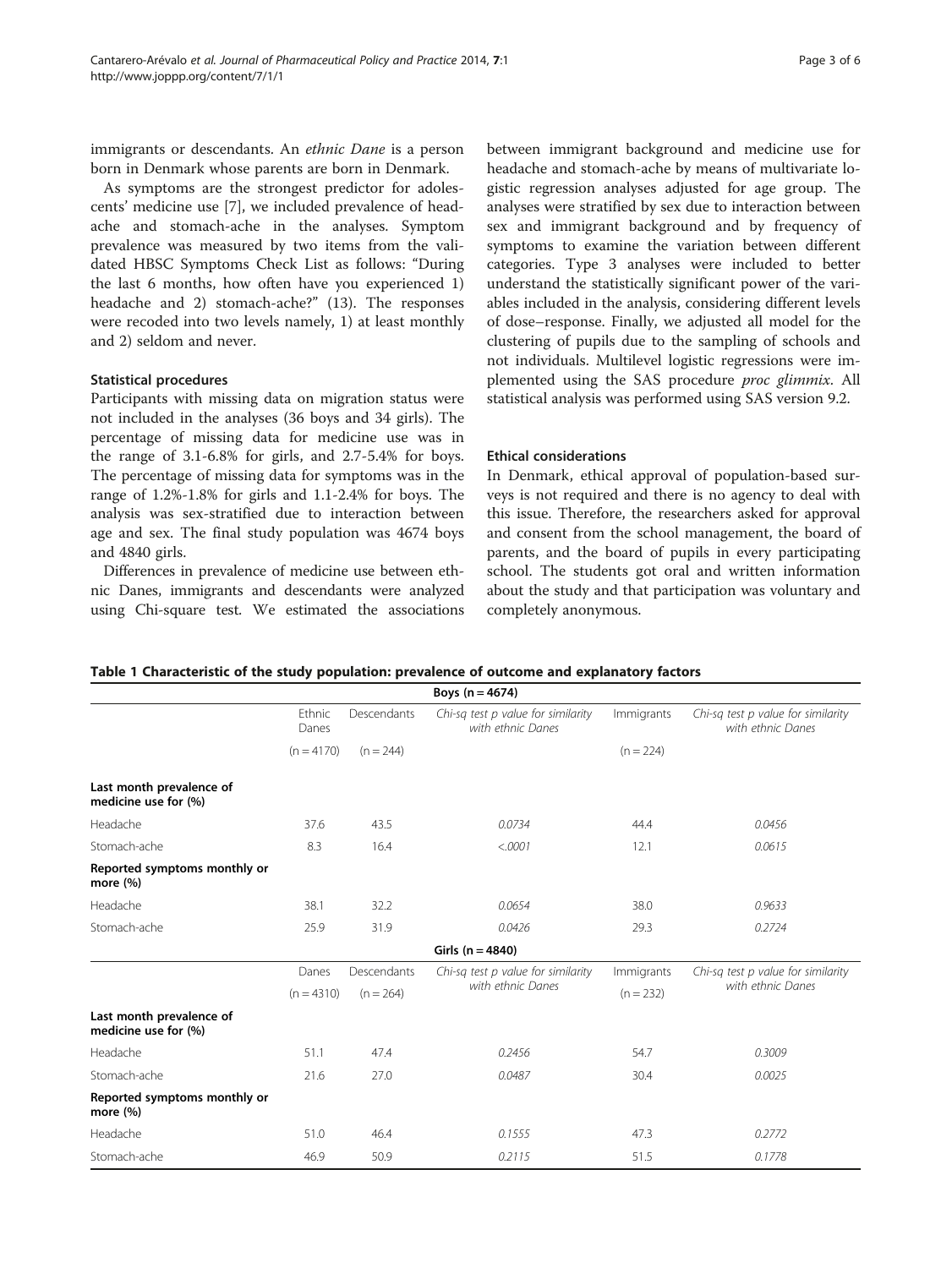#### Results

Table [1](#page-2-0) shows the prevalence of medicine use and symptoms according to immigrant background (immigrants or descendants) compared to ethnic Danes. For both boys and girls, the percentage of the study population with immigrant background was approximately 10%. With the exception of medicine use for headache among girls, the prevalence of medicine use was higher for immigrants and descendants than ethnic Danes.

#### Symptoms of aches

There were no major differences in prevalence of headache and stomach-ache (Table [1](#page-2-0)). Among boys, the age group adjusted odds ratio (OR) of symptoms of headache was 0.76 (95% CI: 0.58-1.01) for descendants and 0.99 (95% CI: 0.74-1.30) for immigrants compared to ethnic Danes and the age group adjusted OR of symptoms of stomach-ache was 1.31 (95% CI: 0.99-1.75) for descendants and 1.20 (95% CI: 0.88-1.62) for immigrants compared to ethnic Danes. Among girls, the age group adjusted OR of symptoms of headache was 0.84 (95% CI: 0.65-1.08) for descendants and 0.83 (95% CI: 0.64-1.10) for immigrants compared to ethnic Danes and the age group adjusted OR of symptoms of stomach-ache was 1.20 (95% CI: 0.93-1.56) for descendants and 1.16 (95% CI: 0.88-1.53) for immigrants compared to ethnic Danes (results not shown).

#### Medicine use for headache

Table 2 shows the association between medicine use for headache and immigrant background. Among boys,

#### Table 2 Odds Ratio (OR) with 95% confidence interval (CI) for self-reported medicine use for headache by migrant background, stratified by sex

|                    |                 | Medicine use for headache |                                   |  |
|--------------------|-----------------|---------------------------|-----------------------------------|--|
|                    |                 | Model 1                   | Model 2                           |  |
| <b>Boys</b>        |                 |                           |                                   |  |
| <b>Ethnic Dane</b> |                 | 1                         | 1                                 |  |
| Descendant         |                 |                           | 1.31 (1.00-1.73) 1.48 (1.10-1.97) |  |
| Immigrant          |                 |                           | 1.30 (0.98-1.71) 1.36 (1.02-1.87) |  |
|                    | Type 3 analysis | 0.0327                    | 0.0074                            |  |
| Headache           |                 |                           | 5.29 (4.59-5.98)                  |  |
| Girls              |                 |                           |                                   |  |
| <b>Ethnic Dane</b> |                 | 1                         | 1                                 |  |
| Descendant         |                 | $0.83(0.63-1.10)$         | $0.88$ $(0.68 - 1.20)$            |  |
| Immigrants         |                 |                           | 1.08 (0.81-1.43) 1.19 (0.91-1.66) |  |
|                    | Type 3 analysis | 0.3689                    | 0.3538                            |  |
| Headache           |                 |                           | 4.92 (4.36-5.61)                  |  |

Model 1: adjusted for age group (Intra Class Correlation (ICC)) = 0.0093 for boys; 0.0223 for girls).

Model 2: adjusted for age group, and headache (ICC =  $0.0143$  for boys; 0.0190 for girls).

there was a higher risk of medicine use among immigrants and descendants which did not attenuate after adjusting for symptoms and the clustering effect of school in the analysis. Symptoms of headache were significantly associated with medicine use. Among girls there were no differences in use of medicine for headache according to immigrant background whereas symptoms were significantly associated with use of medicine.

#### Medicine use for stomach-ache

Among boys and girls there was a relationship between medicine use for stomach-ache and immigrant background which persisted after adjusting for symptoms, even though the association was attenuated slightly (Table 3).

#### **Discussion**

This study examined the relationship between immigrant background and medicine use for headache and stomach-ache, and the mediating effect of symptoms of headache and stomach-ache among 11-, 13- and 15 year-old adolescents living in Denmark in 2006. We found that the risk of medicine use for aches was higher for immigrants and even more so for descendant boys as compared to ethnic Danes, with the exception of medicine use for headache among girls. There were no major

Table 3 Odds Ratio (OR) with 95% confidence interval (CI) for self-reported medicine use for stomach-ache by ethnic background, stratified by sex

|                    |                 | Medicine use for<br>stomach-ache |                         |  |
|--------------------|-----------------|----------------------------------|-------------------------|--|
|                    |                 | Model 1                          | Model 2                 |  |
| <b>Boys</b>        |                 |                                  |                         |  |
| <b>Ethnic Dane</b> |                 | 1                                | 1                       |  |
| Descendant         |                 | 2.08<br>$(1.46 - 3.05)$          | 1.97<br>$(1.33 - 2.94)$ |  |
| Immigrant          |                 | 1.54<br>$(1.00 - 2.39)$          | 1.54<br>$(0.99 - 2.44)$ |  |
|                    | Type 3 analysis | 0.0001                           | 0.0010                  |  |
| Stomach-ache       |                 |                                  | 4.91<br>$(3.95 - 6.10)$ |  |
| Girls              |                 |                                  |                         |  |
| <b>Fthnic Dane</b> |                 | 1                                | 1                       |  |
| Descendant         |                 | 1.38<br>$(1.03 - 1.88)$          | 1.24<br>$(0.91 - 1.74)$ |  |
| Immigrant          |                 | 1.55<br>$(1.14 - 2.11)$          | 1.55<br>$(1.12 - 2.15)$ |  |
|                    | Type 3 analysis | 0.0035                           | 0.0155                  |  |
| Stomach-ache       |                 |                                  | 5.18<br>$(4.37 - 6.14)$ |  |

Model 1: adjusted for age group (ICC = 0.0093 for boys; 0.0061for girls). Model 2: adjusted for age group, and stomach-ache (ICC =  $0.0082$  for boys; 0.0060 for girls).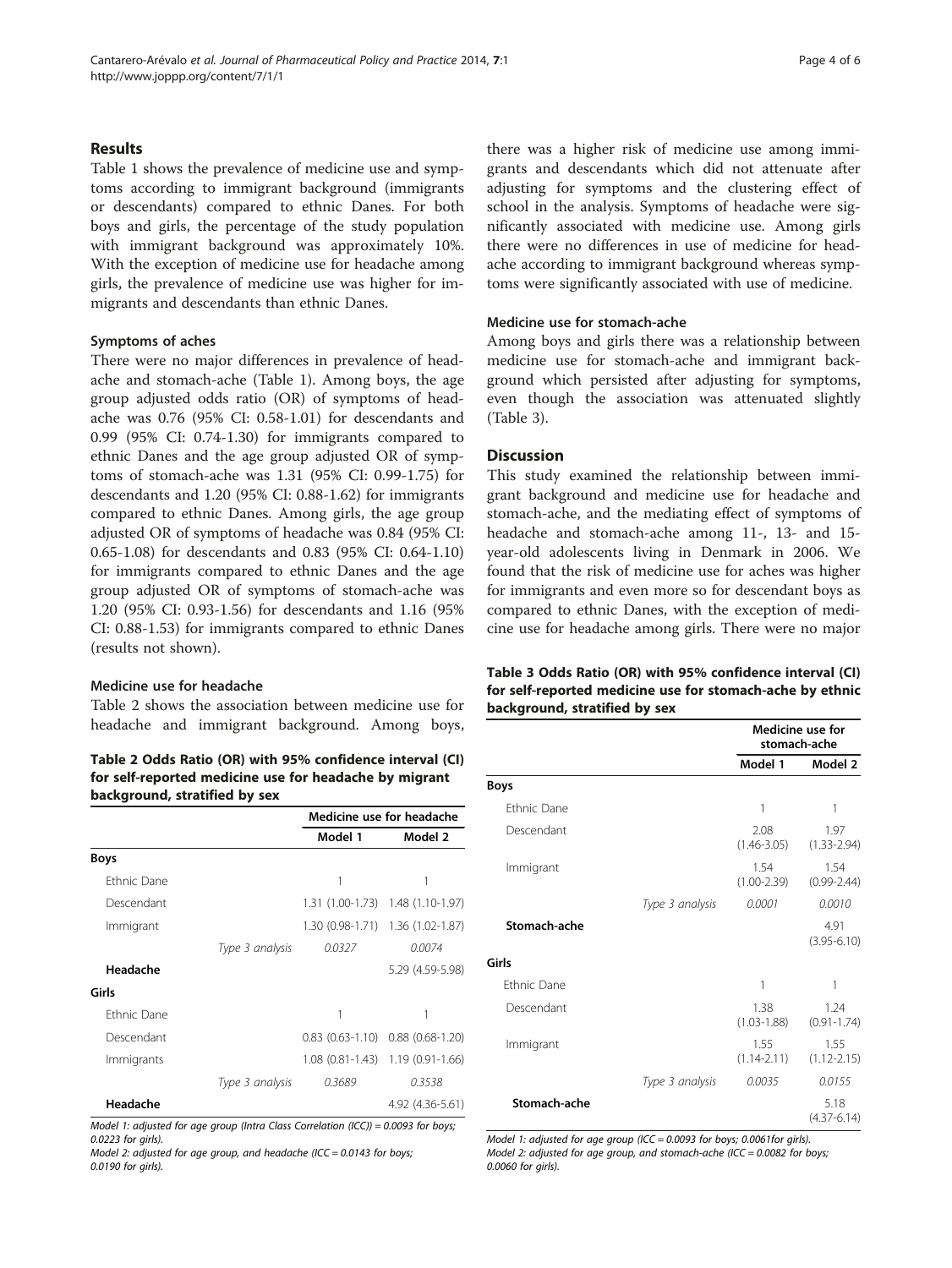<span id="page-4-0"></span>differences in symptoms of headache and stomach-ache between ethnic Danes and immigrants. When adjusting for symptoms the association between medicine use and immigrant background only attenuated slightly, indicating that this potential mediating factor do not explain the higher medicine use among immigrants and descendants.

#### Symptoms

While aches represent the most common reason for medicine use for aches, not all medicine use for aches can be explained by prevalence of headache or stomachache [\[13](#page-5-0)]. These results are in line with what Turunen et al., who found frequent use of analgesics among participants with low pain symptom prevalence [[14](#page-5-0)]. It may be that immigrant and descendant adolescents' boys use medicines for aches outside indication to cope with psychosocial stressors in their daily lives.

#### Comparison to other studies

Our findings about a higher prevalence of medicine use among immigrants and descendants correspond with a study based on an earlier HBSC data collection [\[15\]](#page-5-0). Two other studies show the opposite result, a study from Germany which found that self-medication was not related to immigrant background [\[9](#page-5-0)] and a Norwegian study which showed that there were no differences in the dispensing of prescribed analgesics between descendant adolescents and ethnic Norwegians [[16](#page-5-0)]. The two latter studies, however, do not provide insight into the common over-the-counter (OTC) medicine use for aches among adolescents. Research suggests that OTC medicines may be the ones most used by young people to alleviate pain as well as discomfort and stress, especially among young women [[17-20\]](#page-5-0).

One of the main hypotheses in studies of migration and health is that differences by immigrant background converge over time, i.e. should be less visible among descendants than among immigrants [[21\]](#page-5-0). Although our results suggest this gradient for medicine use for stomach-ache among girls, we did not find it among boys, with descendant adolescents using more medicine for aches than immigrants compared to ethnic Danes. We recommend future qualitative research to look into the reason of the highest using of medicine for aches among descendants.

#### Strengths and Limitations

Our study was based on a large, national representative survey with a high response rate, which limits a potential selection bias. If the 11% non participants suffer more aches and have an over-representation of immigrants, our analyses may have under-estimated the association between immigrant background and medicine us. Although the study population was large, the number of immigrants and descendants was fairly low and precluded studies of specific immigrant populations. The focus on the crude classification into immigrants and descendants, and the choice of only medicine use for aches, resulted in sufficient statistical power for the examination of the association between immigrant background and medicine use for pain. However, as cultural background may affect medicine use behaviour, we encourage future research to examine adolescents' use of medicine for aches among specific immigrant minority groups. Moreover, we did not include questions related to the length of stay, the citizenship or the characteristics of the healthcare system of the country of origin, and we suggest including these variables in future studies of immigrant background and medicine use.

Validation studies suggest that the measurement of symptoms and the measurement of medicine use are appropriate in age-equivalent populations [\[13](#page-5-0)]. However, future validation studies may need to examine the appropriateness among different immigrant groups.

#### Conclusion

We found that, among adolescents in Denmark, the risk of medicine use for headache and stomach-ache was higher for immigrants and descendants as compared to ethnic Danes, with the exception of medicine use for headache among girls. When adjusting for symptoms the association attenuated only slightly, i.e. this potential mediating factor did not explain the higher medicine use among immigrants and descendants. Our results suggest that immigrant and descendant adolescents are at-risk groups regarding medicine use for aches that deserves special attention.

#### Acknowledgements

The study was supported by a PhD grant from the Faculty Health and Medical Sciences, University of Copenhagen.

#### Author details

<sup>1</sup>Department of Pharmacy, Section for Social and Clinical Pharmacy. Faculty of Health and Medical Sciences, University of Copenhagen, Universitetsparken 2.2100, Copenhagen, Denmark. <sup>2</sup>National Institute of Public Health, University of Southern Denmark, Copenhagen, Denmark. <sup>3</sup>Danish Research Centre for Migration, Ethnicity and Health. Faculty of Health and Medical Sciences, University of Copenhagen, Copenhagen, Denmark.

#### Received: 4 February 2013 Accepted: 2 December 2013 Published: 22 January 2014

#### References

- Gobina I, Välimaa R, Tynjälä J, Villberg J, Villerusa A, Iannotti RJ, et al: The medicine use and corresponding subjective health complaints among adolescents, a cross-national survey. Pharmacoepidemiol Drug Saf 2011, 20(4):424–431.
- 2. Hansen EH, Holstein BE, Due P, Currie CE: International survey of selfreported medicine use among adolescents. Ann Pharmacother 2003, 37(3):361–366.
- 3. Johnson SB, Blum RW, Giedd JN: Adolescent maturity and the brain: the promise and pitfalls of neuroscience research in adolescent health policy. J Adolesc Health 2009, 45(3):216–221.